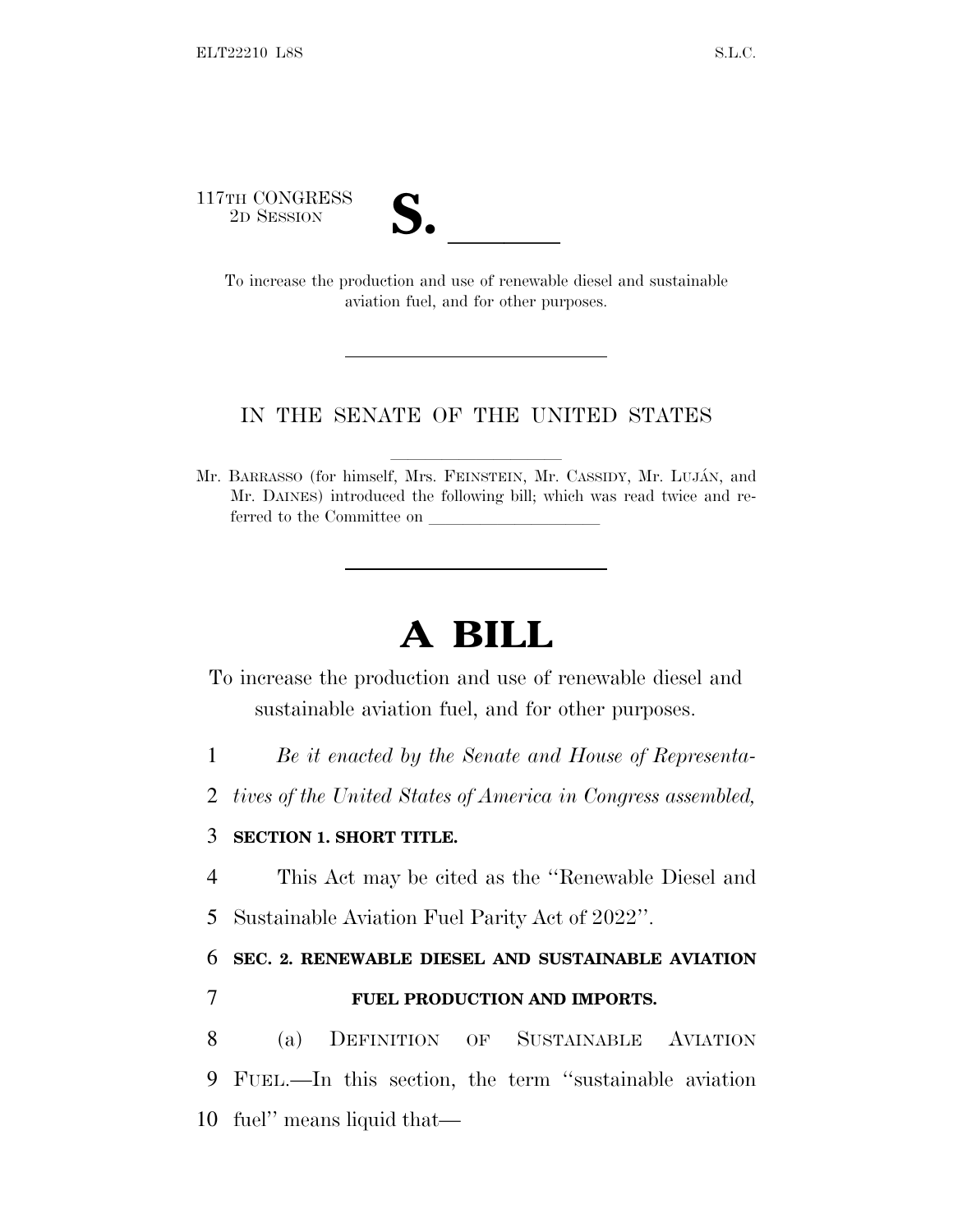| $\mathbf{1}$   | $(1)$ meets the requirements of —                        |
|----------------|----------------------------------------------------------|
| $\overline{2}$ | (A) ASTM International Standard D7566;                   |
| 3              | <b>or</b>                                                |
| $\overline{4}$ | (B) the coprocessing provisions of ASTM                  |
| 5              | International Standard D1655, Annex A1;                  |
| 6              | (2) is not derived from palm fatty acid dis-             |
| 7              | tillates, palm oil, natural gas, coal, or petroleum;     |
| 8              | and                                                      |
| 9              | (3) compared to petroleum-based jet fuel, has            |
| 10             | at least a 50 percent reduction in lifecycle green-      |
| 11             | house gas emissions, as measured in accordance           |
| 12             | with-                                                    |
| 13             | (A) section $211(0)(1)(H)$ of the Clean Air              |
| 14             | Act (42 U.S.C. 7545(o)(1)(H)); or                        |
| 15             | (B) the methodology referenced in the                    |
| 16             | most recent Carbon Offsetting and Reduction              |
| 17             | Scheme for International Aviation, as adopted            |
| 18             | by the International Civil Aviation Organization         |
| 19             | with the agreement of the United States.                 |
| 20             | (b) REPORTED DATA.—Not later than January 1,             |
| 21             | 2025, the Secretary of Energy, acting through the Admin- |
| 22             | istrator of the Energy Information Administration, shall |
| 23             | include in the Petroleum Supply Monthly, Petroleum Sup-  |
| 24             | ply Annual, Annual Energy Outlook, and any other rel-    |
| 25             | evant report of the Energy Information Administration,   |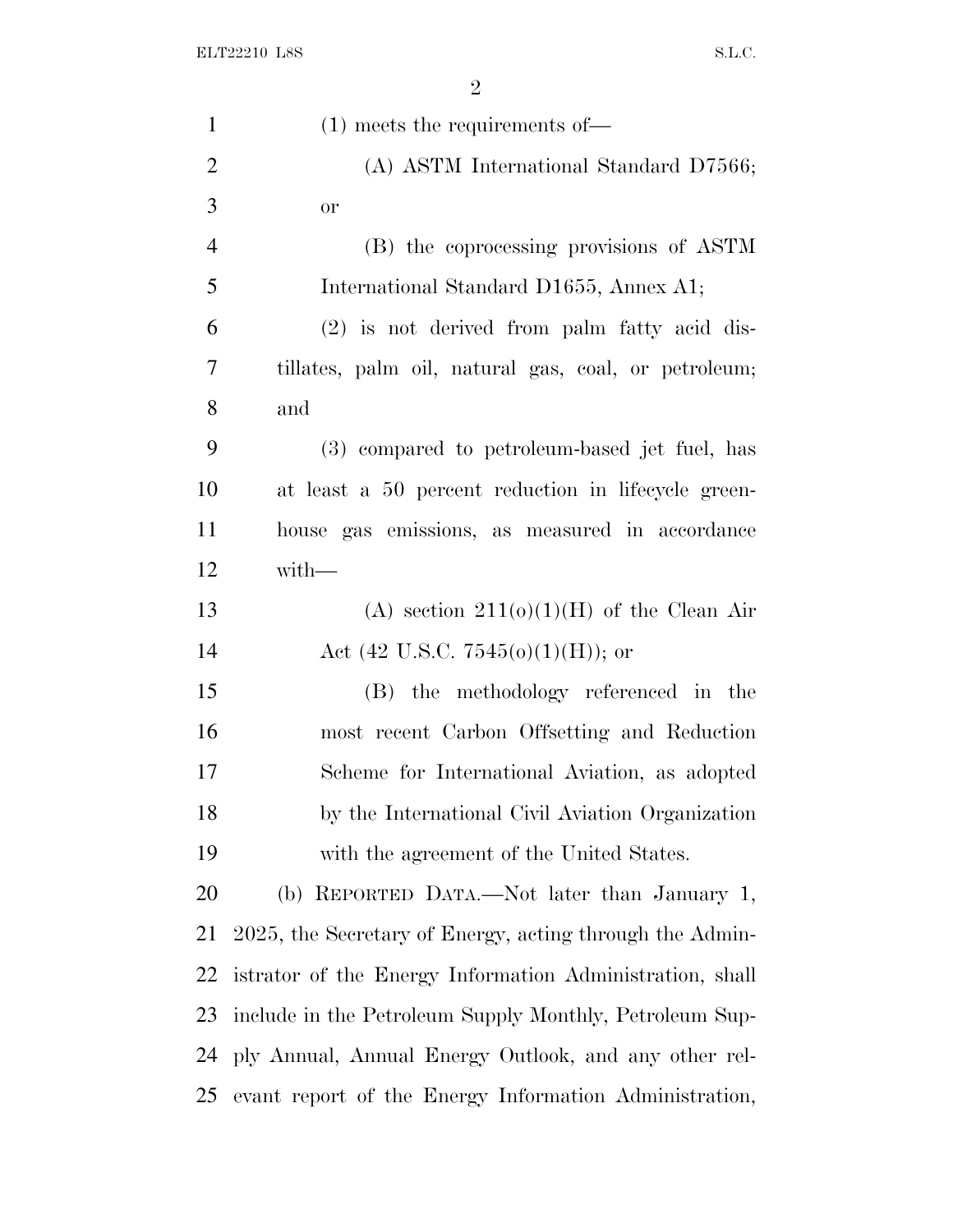| $\mathbf{1}$   | as determined by the Administrator of the Energy Infor-    |
|----------------|------------------------------------------------------------|
| 2              | mation Administration, data on renewable diesel and sus-   |
| 3              | tainable aviation fuel, subject to subsection (c), includ- |
| $\overline{4}$ | $ing$ —                                                    |
| 5              | $(1)$ the type, origin, and volume of feedstock            |
| 6              | used in the production of—                                 |
| 7              | $(A)$ renewable diesel—                                    |
| 8              | (i) in each State or, if appropriate,                      |
| 9              | Petroleum Administration for Defense Dis-                  |
| 10             | trict, as applicable;                                      |
| 11             | (ii) in the United States; and                             |
| 12             | (iii) to the maximum extent prac-                          |
| 13             | ticable, in each foreign country, as applica-              |
| 14             | ble; and                                                   |
| 15             | (B) sustainable aviation fuel—                             |
| 16             | (i) in each State or, if appropriate,                      |
| 17             | Petroleum Administration for Defense Dis-                  |
| 18             | trict, as applicable;                                      |
| 19             | (ii) in the United States; and                             |
| 20             | (iii) to the maximum extent prac-                          |
| 21             | ticable, in each foreign country, as applica-              |
| 22             | ble;                                                       |
| 23             | $(2)$ the total amount of renewable diesel—                |
| 24             | $(A)$ produced—                                            |
| 25             | (i) in each State, as applicable; and                      |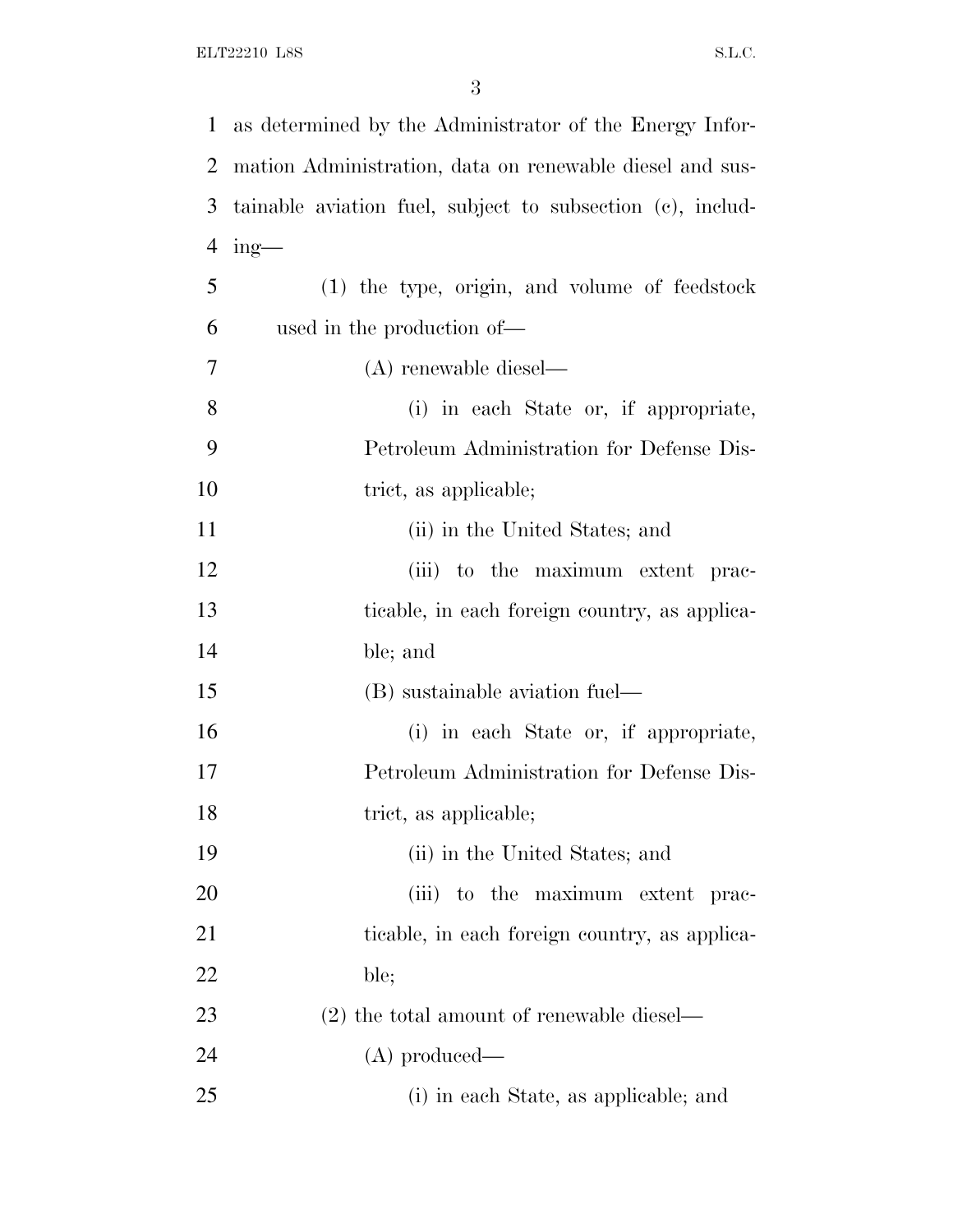| $\mathbf{1}$   | (ii) in the United States; and                                       |
|----------------|----------------------------------------------------------------------|
| $\overline{2}$ | (B) imported from—                                                   |
| 3              | (i) each foreign country, as applicable;                             |
| $\overline{4}$ | and                                                                  |
| 5              | (ii) all foreign countries, as applicable;                           |
| 6              | and                                                                  |
| 7              | (3) the total amount of sustainable aviation                         |
| 8              | fuel-                                                                |
| 9              | $(A)$ produced—                                                      |
| 10             | (i) in each State, as applicable; and                                |
| 11             | (ii) in the United States; and                                       |
| 12             | (B) imported from—                                                   |
| 13             | (i) each foreign country, as applicable;                             |
| 14             | and                                                                  |
| 15             | (ii) all foreign countries, as applicable.                           |
| 16             | REPORTING REQUIREMENTS.—Data published<br>$\left( \mathrm{e}\right)$ |
| 17             | under subsection (b) shall—                                          |
| 18             | (1) be obtained using an accounting method-                          |
| 19             | ology that—                                                          |
| 20             | (A) is consistent with generally accepted                            |
| 21             | accounting principles; and                                           |
| 22             | (B) ensures no double counting of feed-                              |
| 23             | stock or fuel; and                                                   |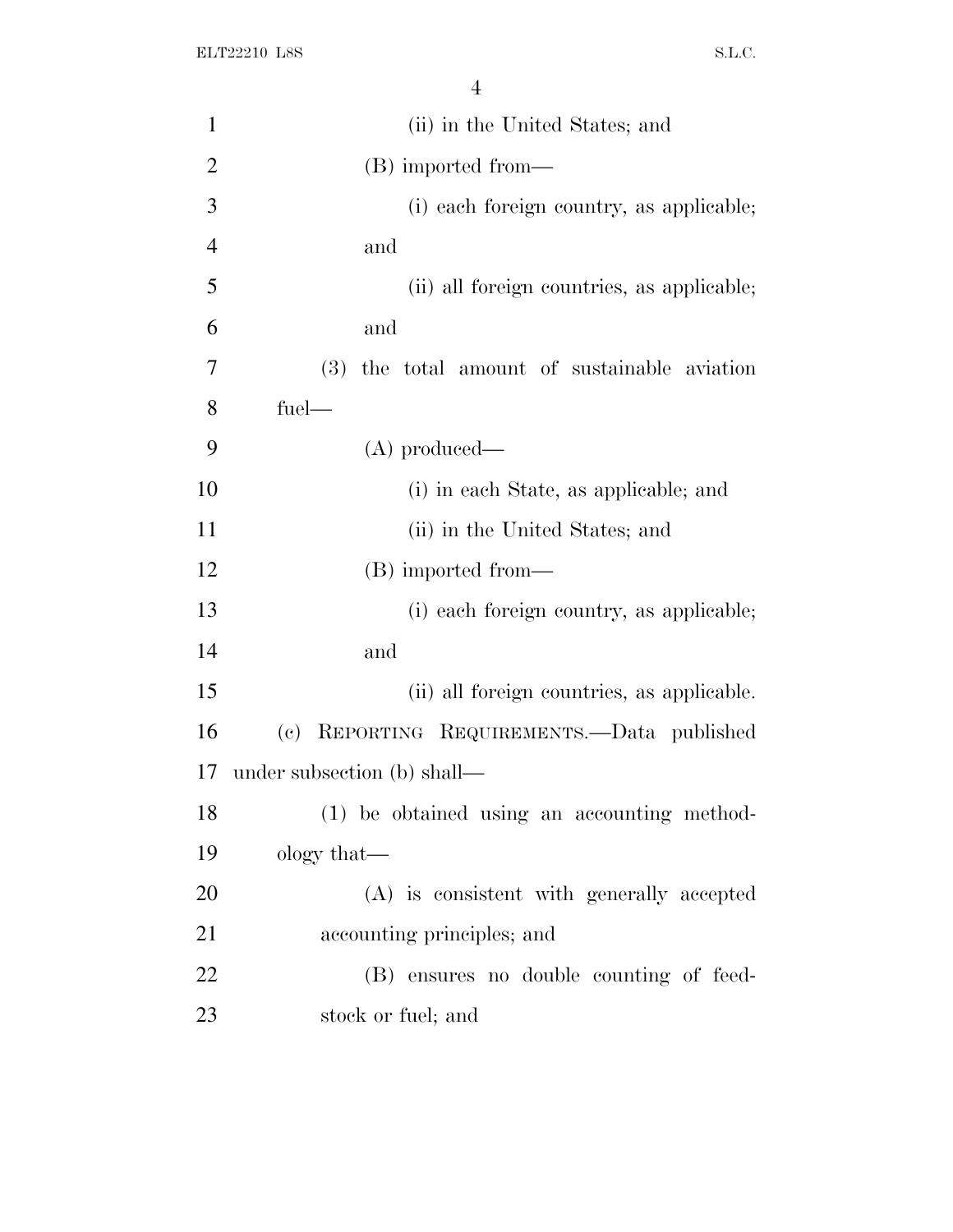| $\mathbf{1}$   | $(2)$ be consistent with restrictions necessary to             |
|----------------|----------------------------------------------------------------|
| $\overline{2}$ | protect competitively sensitive information, in ac-            |
| 3              | cordance with—                                                 |
| $\overline{4}$ | $(A)$ section 552 of title 5, United States                    |
| 5              | Code;                                                          |
| 6              | (B) section 1905 of title 18, United States                    |
| 7              | Code; and                                                      |
| 8              | $(C)$ section 1004.11 of title 10, Code of                     |
| 9              | Federal Regulations (or a successor regulation).               |
| 10             | SEC. 3. AMENDMENTS TO THE ENERGY POLICY ACT OF                 |
| 11             | 2005.                                                          |
| 12             | (a) BIOENERGY PROGRAM.—Section $932(b)(5)$ of the              |
| 13             | Energy Policy Act of 2005 (42 U.S.C. 16232(b)(5)) is           |
| 14             | amended by inserting ", including regenerative farming         |
| 15             | practices" after "feedstocks".                                 |
| 16             | (b) INCENTIVES FOR INNOVATIVE TECHNOLOGIES.-                   |
|                | 17 Section $1703(b)(10)$ of the Energy Policy Act of 2005 (42) |
|                | 18 U.S.C. $16513(b)(10)$ is amended by striking "at which      |
| 19             | erude oil is refined into gasoline." and inserting the fol-    |
| 20             | lowing: "at which—                                             |
| 21             | $\lq\lq$ crude oil is refined into gasoline; or                |
| 22             | "(B) animal fats, vegetable oils, waste                        |
| 23             | streams from materials from biogenic origin, or                |
| 24             | renewable biomass (as defined in<br>section                    |
| 25             | $211(0)(1)$ of the Clean Air Act $(42 \text{ U.S.C.})$         |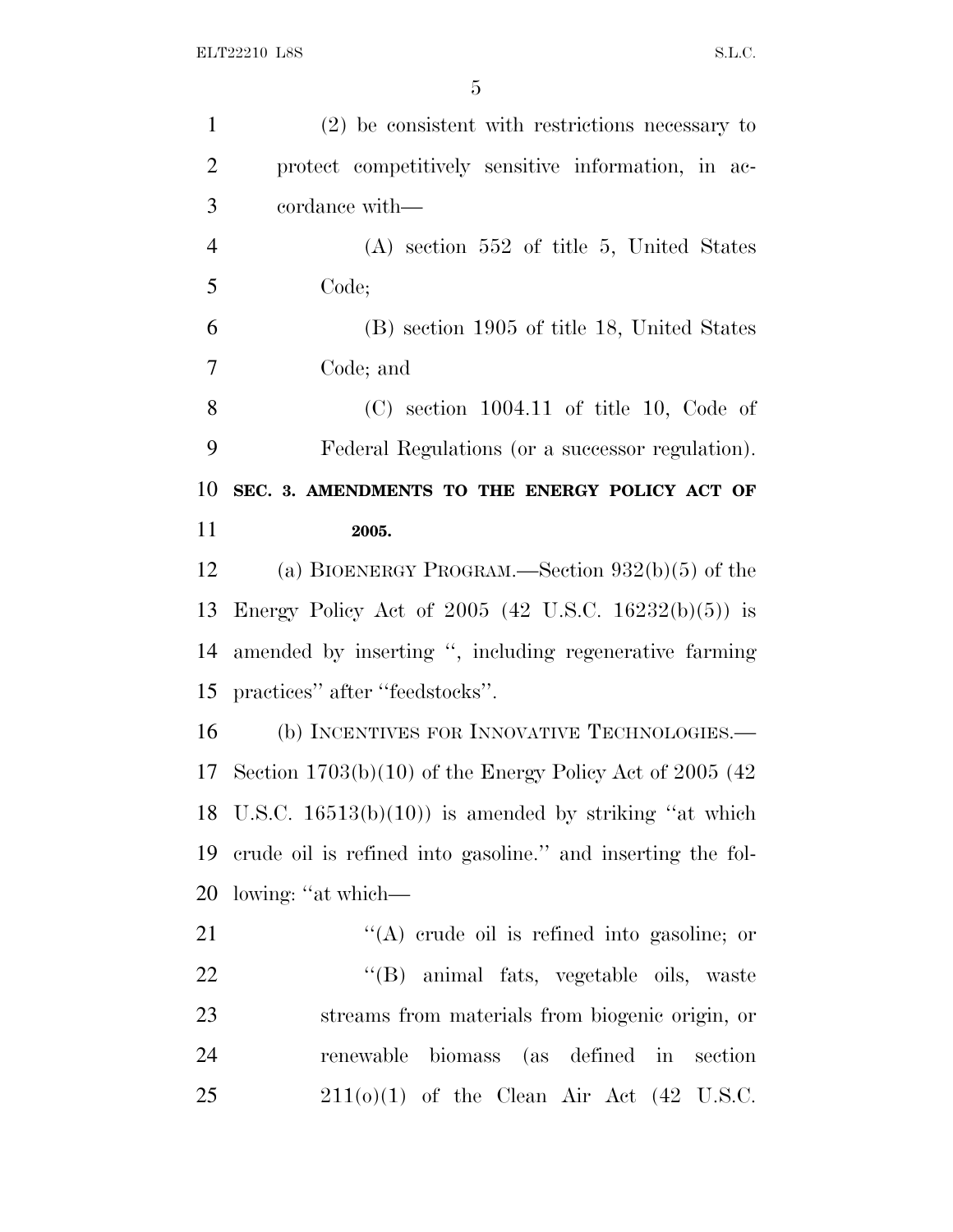| $\mathbf{1}$   | $7545(0)(1)$ , but excluding palm fatty acid dis-    |
|----------------|------------------------------------------------------|
| $\overline{2}$ | tillates and palm oil) are refined into-             |
| 3              | "(i) renewable diesel;                               |
| $\overline{4}$ | "(ii) renewable gasoline;                            |
| 5              | "(iii) renewable naphtha; or                         |
| 6              | "(iv) sustainable aviation fuel (as de-              |
| 7              | fined in section $2(a)$ of the Renewable Die-        |
| 8              | sel and Sustainable Aviation Fuel Parity             |
| 9              | Act of 2022).".                                      |
| 10             | SEC. 4. AMENDMENTS TO THE ENERGY INDEPENDENCE        |
| 11             | AND SECURITY ACT OF 2007.                            |
| 12             | Section 205 of the Energy Independence and Security  |
| 13             | Act of 2007 (42 U.S.C. 17021) is amended—            |
| 14             | $(1)$ in subsection $(b)$ —                          |
| 15             | (A) by redesignating paragraphs<br>(1)               |
| 16             | through $(3)$ as subparagraphs $(A)$ through $(C)$ , |
| 17             | respectively, and indenting appropriately;           |
| 18             | (B) in the matter preceding subparagraph             |
| 19             | (A) (as so redesignated), by striking "Not later     |
| 20             | than" and inserting the following:                   |
| 21             | "(1) In GENERAL.—Not later than"; and                |
| 22             | (C) by adding at the end the following:              |
| 23             | RENEWABLE DIESEL.-Renewable<br>(2)<br>diesel         |
| 24             | or renewable diesel blends that meet ASTM D975       |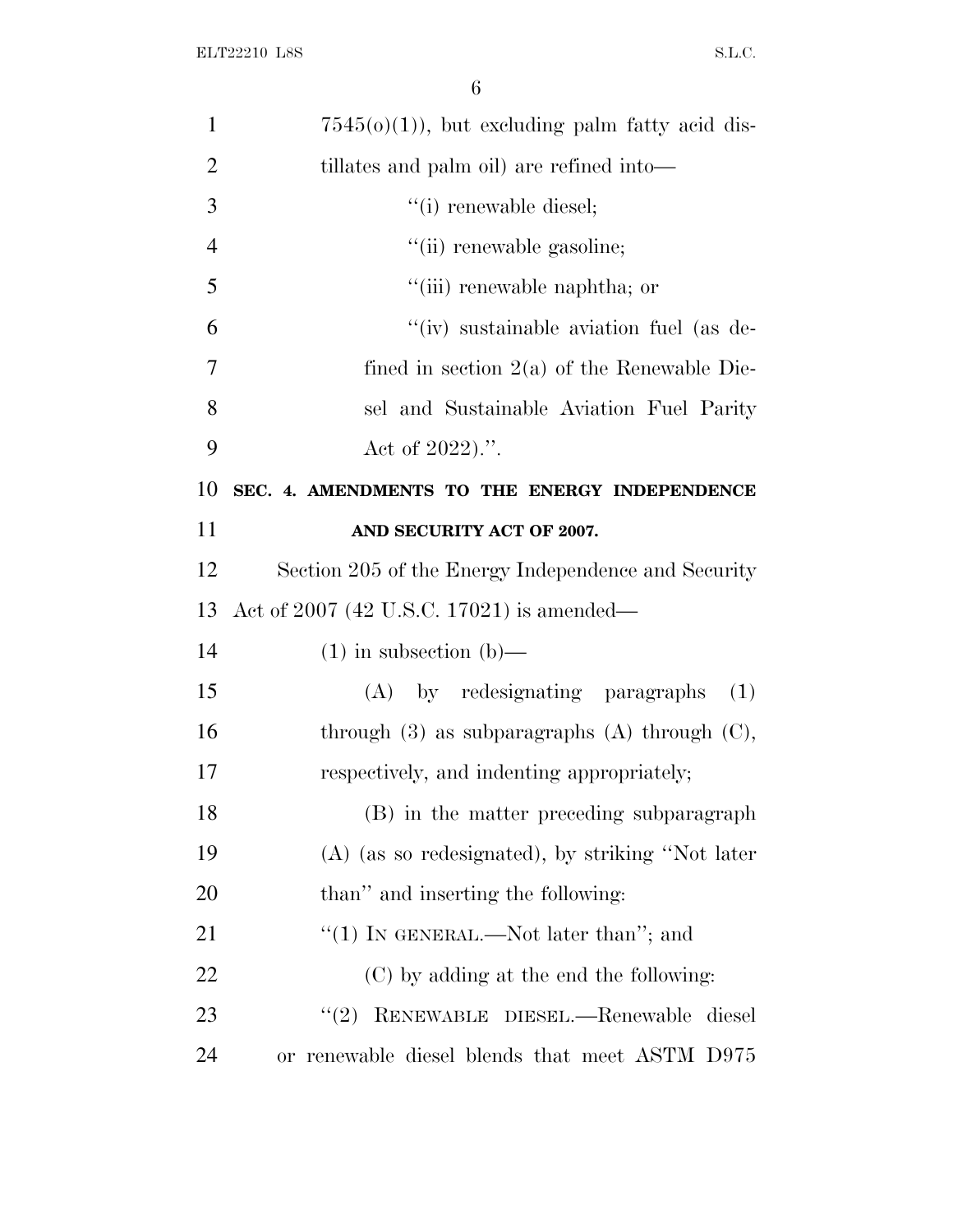| $\mathbf{1}$   | diesel specifications shall not require any additional  |
|----------------|---------------------------------------------------------|
| $\overline{2}$ | label."; and                                            |
| 3              | $(2)$ in subsection $(e)$ —                             |
| $\overline{4}$ | $(A)$ by redesignating paragraphs $(2)$ and             |
| 5              | $(3)$ as paragraphs $(3)$ and $(2)$ , respectively, and |
| 6              | moving the paragraphs so as to appear in nu-            |
| 7              | merical order;                                          |
| 8              | $(B)$ in paragraph $(2)$ (as so redesig-                |
| 9              | $nated)$ —                                              |
| 10             | (i) by redesignating subparagraphs                      |
| 11             | $(A)$ and $(B)$ as clauses (i) and (ii), respec-        |
| 12             | tively, and indenting appropriately;                    |
| 13             | (ii) in the matter preceding clause (i)                 |
| 14             | (as so redesignated), by striking "The                  |
| 15             | term" and inserting the following:                      |
| 16             | "(A) IN GENERAL.—The term"; and                         |
| 17             | (iii) by adding at the end the fol-                     |
| 18             | lowing:                                                 |
| 19             | EXCLUSION.—The term 'biodiesel'<br>$\lq\lq (B)$         |
| 20             | does not include renewable diesel that meets or         |
| 21             | exceeds ASTM D975 diesel specifications.";              |
| 22             | $(C)$ in paragraph $(3)$ (as so redesig-                |
| 23             | $nated)$ —                                              |
| 24             | (i) by striking "The term" and insert-                  |
| 25             | ing the following:                                      |